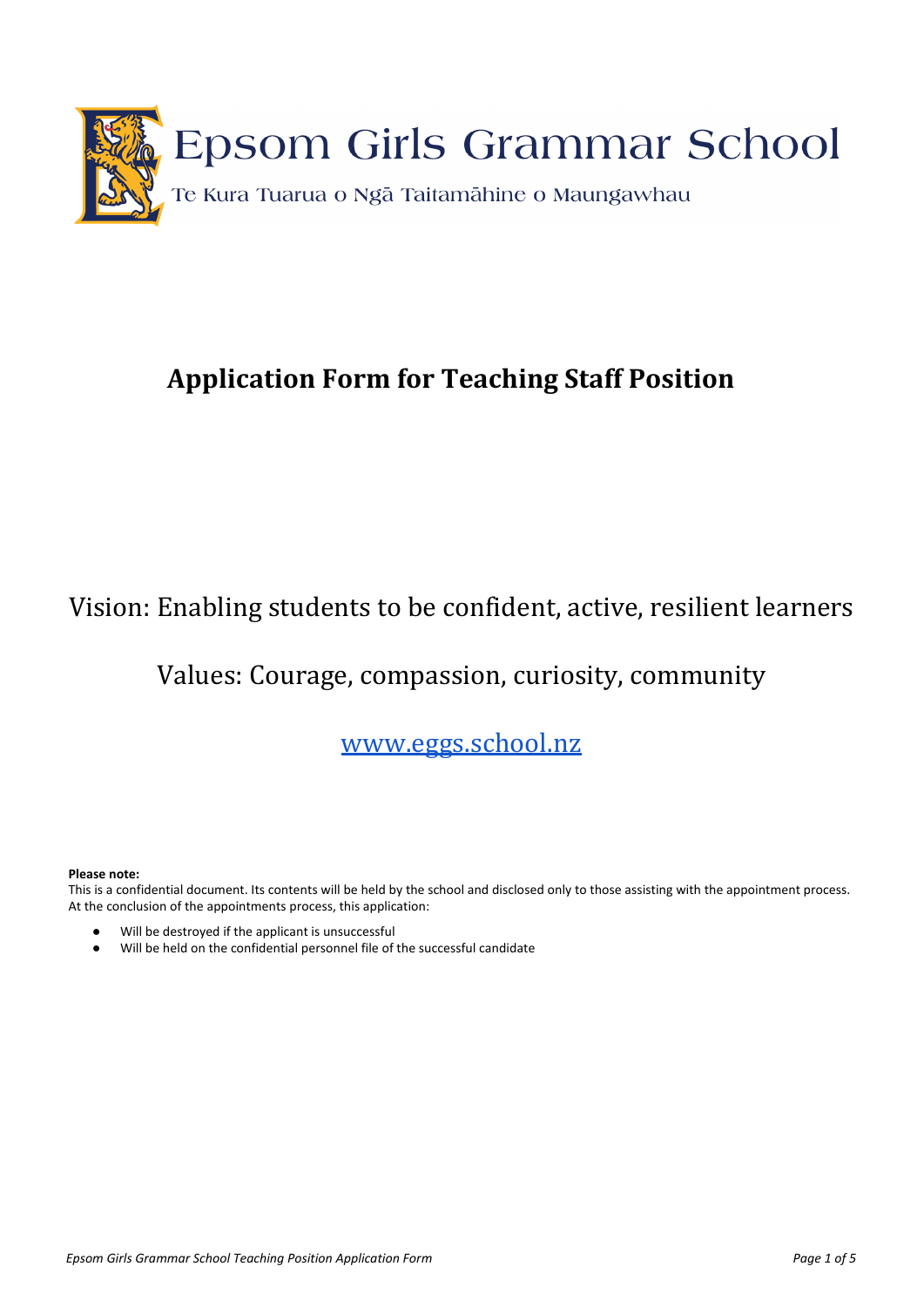| JOB DETAILS              |  |
|--------------------------|--|
| Vacancy as<br>advertised |  |
| <b>Closing Date</b>      |  |

| <b>PERSONAL DETAILS</b>        |                   |                                                                                                                      |
|--------------------------------|-------------------|----------------------------------------------------------------------------------------------------------------------|
| Name:                          | Title:            |                                                                                                                      |
| <b>Full Postal</b><br>Address: | Gender pronoun:   | <u> 1980 - Jan Barbara Barbara, prima popular popular popular popular popular popular popular popular popular po</u> |
|                                | Home Ph:          |                                                                                                                      |
|                                | <b>Mobile Ph:</b> |                                                                                                                      |
| Email:                         |                   |                                                                                                                      |

| application)                               |             |                            | CITIZENSHIP / RIGHT TO WORK (If applicable please attach a photocopy of the visa with your |
|--------------------------------------------|-------------|----------------------------|--------------------------------------------------------------------------------------------|
| Are you a New Zealand citizen?             | <b>IYes</b> |                            | $No$ -go to next question                                                                  |
| Do you have Permanent Residence<br>status? | Yes         |                            | $No$ – go to next question                                                                 |
| Do you have a current Work<br>Permit?      | Yes         | Visa Type:<br>Visa Number: | No - you may not be eligible to be<br>employed in New Zealand                              |

| NEW ZEALAND PRACTISING CERTIFICATE www.educationcouncil.org.nz |  |      |             |                                |  |
|----------------------------------------------------------------|--|------|-------------|--------------------------------|--|
| Teacher Practising Certificate Number                          |  |      |             |                                |  |
| <b>Teacher Practising Certificate Expiry</b>                   |  |      |             |                                |  |
| Certificate Status                                             |  | Full | Provisional | <b>Subject to Confirmation</b> |  |

| <b>PRESENT EMPLOYMENT</b> |                          |  |
|---------------------------|--------------------------|--|
| Present                   |                          |  |
| Employer:                 | Work Ph:                 |  |
| <b>Address:</b>           | Other Ph:                |  |
|                           | <b>Subjects and Year</b> |  |
|                           | <b>Levels Taught</b>     |  |
| <b>Position Held:</b>     | <b>Date Commenced:</b>   |  |

| <b>EMPLOYMENT HISTORY (continue on separate sheet if necessary)</b> |                     |                                |           |         |  |
|---------------------------------------------------------------------|---------------------|--------------------------------|-----------|---------|--|
| <b>POSITION HELD</b>                                                | <b>ORGANISATION</b> | <b>ADDRESS OF ORGANISATION</b> | Date From | Date To |  |
|                                                                     |                     |                                |           |         |  |
|                                                                     |                     |                                |           |         |  |
|                                                                     |                     |                                |           |         |  |
|                                                                     |                     |                                |           |         |  |
|                                                                     |                     |                                |           |         |  |
|                                                                     |                     |                                |           |         |  |
|                                                                     |                     |                                |           |         |  |
|                                                                     |                     |                                |           |         |  |
|                                                                     |                     |                                |           |         |  |
|                                                                     |                     |                                |           |         |  |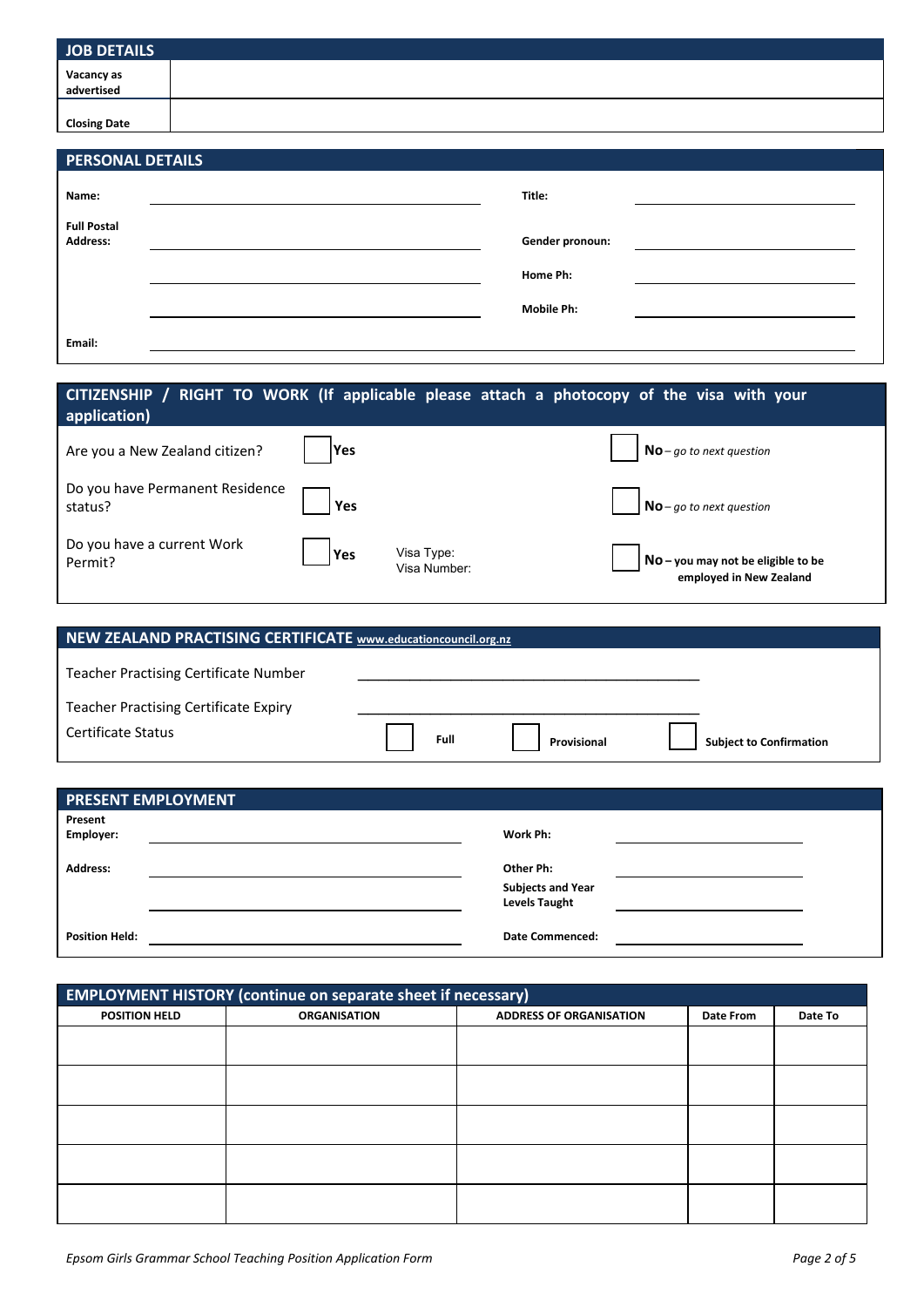| RELEVANT QUALIFICATIONS / CERTIFICATES - include teacher training |        |                                              |                     |  |
|-------------------------------------------------------------------|--------|----------------------------------------------|---------------------|--|
| <b>Institution Attended</b>                                       | Year/s | <b>Qualifications / Certificate Attained</b> | <b>Date Awarded</b> |  |
|                                                                   |        |                                              |                     |  |
|                                                                   |        |                                              |                     |  |
|                                                                   |        |                                              |                     |  |
|                                                                   |        |                                              |                     |  |
|                                                                   |        |                                              |                     |  |

| <b>SUBJECTS TAUGHT</b> |  |  |  |  |  |
|------------------------|--|--|--|--|--|
|                        |  |  |  |  |  |
|                        |  |  |  |  |  |

### **REFEREES:**

|                   |                 | At least one of these should be able to attest to your work performance. If you have included written references from people other than those<br>recorded below, please note that we may contact the writers of these references. |
|-------------------|-----------------|-----------------------------------------------------------------------------------------------------------------------------------------------------------------------------------------------------------------------------------|
| T                 | Name:           | Home Ph:                                                                                                                                                                                                                          |
|                   | <b>Address:</b> | Work Ph:                                                                                                                                                                                                                          |
|                   |                 | <b>Mobile Ph:</b>                                                                                                                                                                                                                 |
|                   |                 | Relationship<br>to Applicant:                                                                                                                                                                                                     |
|                   | Email:          |                                                                                                                                                                                                                                   |
| $\left( 2\right)$ | Name:           | Home Ph:                                                                                                                                                                                                                          |
|                   | <b>Address:</b> | Work Ph:                                                                                                                                                                                                                          |
|                   |                 | <b>Mobile Ph:</b>                                                                                                                                                                                                                 |
|                   |                 | Relationship<br>to Applicant:                                                                                                                                                                                                     |
|                   | Email           |                                                                                                                                                                                                                                   |
| 3                 | Name:           | Home Ph:                                                                                                                                                                                                                          |
|                   | Address:        | Work Ph:                                                                                                                                                                                                                          |
|                   |                 | <b>Mobile Ph:</b>                                                                                                                                                                                                                 |
|                   |                 | Relationship<br>to Applicant:                                                                                                                                                                                                     |
|                   | Email:          |                                                                                                                                                                                                                                   |

## **PROFESSIONAL MEMBERSHIPS**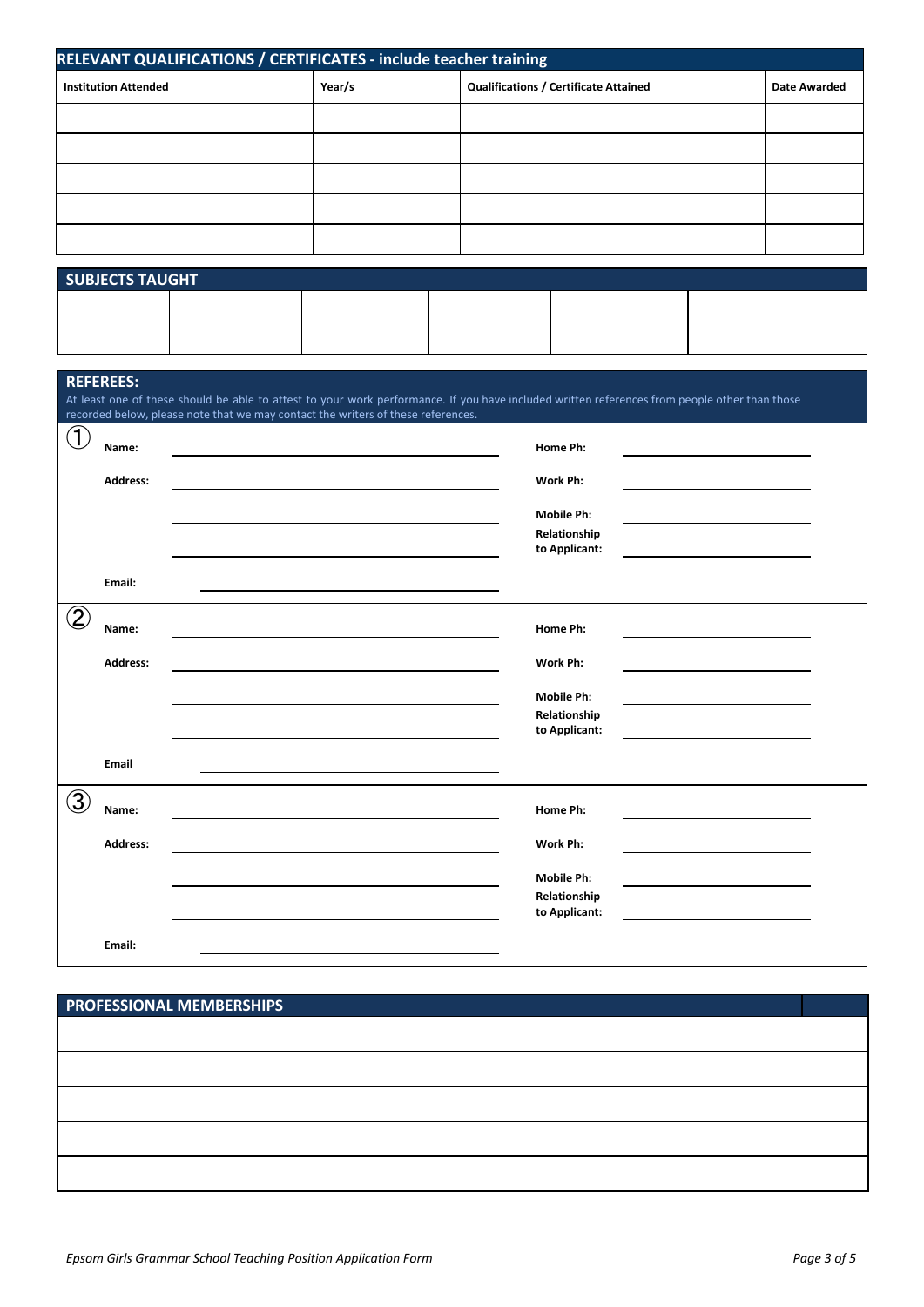| <b>OTHER INFORMATION</b>                                                                                                                                                                                               |  |  |  |  |
|------------------------------------------------------------------------------------------------------------------------------------------------------------------------------------------------------------------------|--|--|--|--|
| Have you had an injury or medical condition caused by gradual process, disease or infection - for example hearing loss,<br>occupational overuse syndrome - which the tasks of this job may aggravate or contribute to? |  |  |  |  |
| Yes<br>No If yes, please give details of the injury/condition below. How is your performance likely to be affected?                                                                                                    |  |  |  |  |
|                                                                                                                                                                                                                        |  |  |  |  |
|                                                                                                                                                                                                                        |  |  |  |  |
|                                                                                                                                                                                                                        |  |  |  |  |
| Number:<br>Do you have a current New Zealand drivers licence?<br>Yes<br>No                                                                                                                                             |  |  |  |  |
| Do you have a current First Aid certificate?<br>Yes<br>No<br>Issuing Organisation:                                                                                                                                     |  |  |  |  |
| <b>CRIMINAL CONVICTIONS</b>                                                                                                                                                                                            |  |  |  |  |
| <b>NOTE:</b><br>The Epsom Girls Grammar School Board of Trustees requires you to disclose all convictions unless they are<br>covered by the Criminal Records (Clean Slate) Act 2004.                                   |  |  |  |  |
| <b>WHAT MUST YOU DISCLOSE?</b><br>You must declare all of your convictions in the table below if you have:                                                                                                             |  |  |  |  |
| been convicted of an offence within the last 7 years; or<br>Q                                                                                                                                                          |  |  |  |  |
| been sentenced to a custodial sentence (e.g. imprisonment, corrective training, borstal); or<br>Q                                                                                                                      |  |  |  |  |
| been ordered by a Court during a criminal case to be detained in a hospital due to your mental condition, instead of<br>❏<br>being sentenced; or                                                                       |  |  |  |  |
| been convicted of a 'specified offence' (e.g. sexual offending against children and young people or the mentally<br>❏<br>impaired); or                                                                                 |  |  |  |  |
| not paid in full any fine, reparation or costs ordered by the Court in a criminal case; or<br>Q                                                                                                                        |  |  |  |  |
| been indefinitely disqualified from driving under section 65 of the Land Transport Act 1998 or earlier equivalent<br>Q<br>provision.                                                                                   |  |  |  |  |
| PLEASE ANSWER THE FOLLOWING BASED ON THE ABOVE CRITERIA. TICK ONE BOX ONLY:                                                                                                                                            |  |  |  |  |
| No, none of the above criteria applies to me or I have no convictions, am awaiting sentencing or have charges pending<br>Go to the next section                                                                        |  |  |  |  |
| Yes, at least one of the criteria applies and I will disclose my criminal convictions in the table below: Disclosure of<br><b>Criminal Convictions</b>                                                                 |  |  |  |  |
| <b>DISCLOSURE OF CRIMINAL CONVICTIONS</b>                                                                                                                                                                              |  |  |  |  |
| Year<br>Offence<br>Details of Fine/PD/Supervision/Imprisonment<br>Committed                                                                                                                                            |  |  |  |  |
|                                                                                                                                                                                                                        |  |  |  |  |
|                                                                                                                                                                                                                        |  |  |  |  |
|                                                                                                                                                                                                                        |  |  |  |  |
| <b>PRIVACY ACT 1993</b>                                                                                                                                                                                                |  |  |  |  |

This application is submitted with the understanding that any further information given is for the use of the employer and their authorised representatives who may at any time have access to this information.

Furthermore consent is given for members of the Epsom Girls Grammar School Board of Trustees or nominated representative to make enquiries of my present or past employers or colleagues or any other person who may assist in establishing my suitability for appointment to the position.

| <b>Applicant's Signature:</b> | Date: |
|-------------------------------|-------|
|-------------------------------|-------|